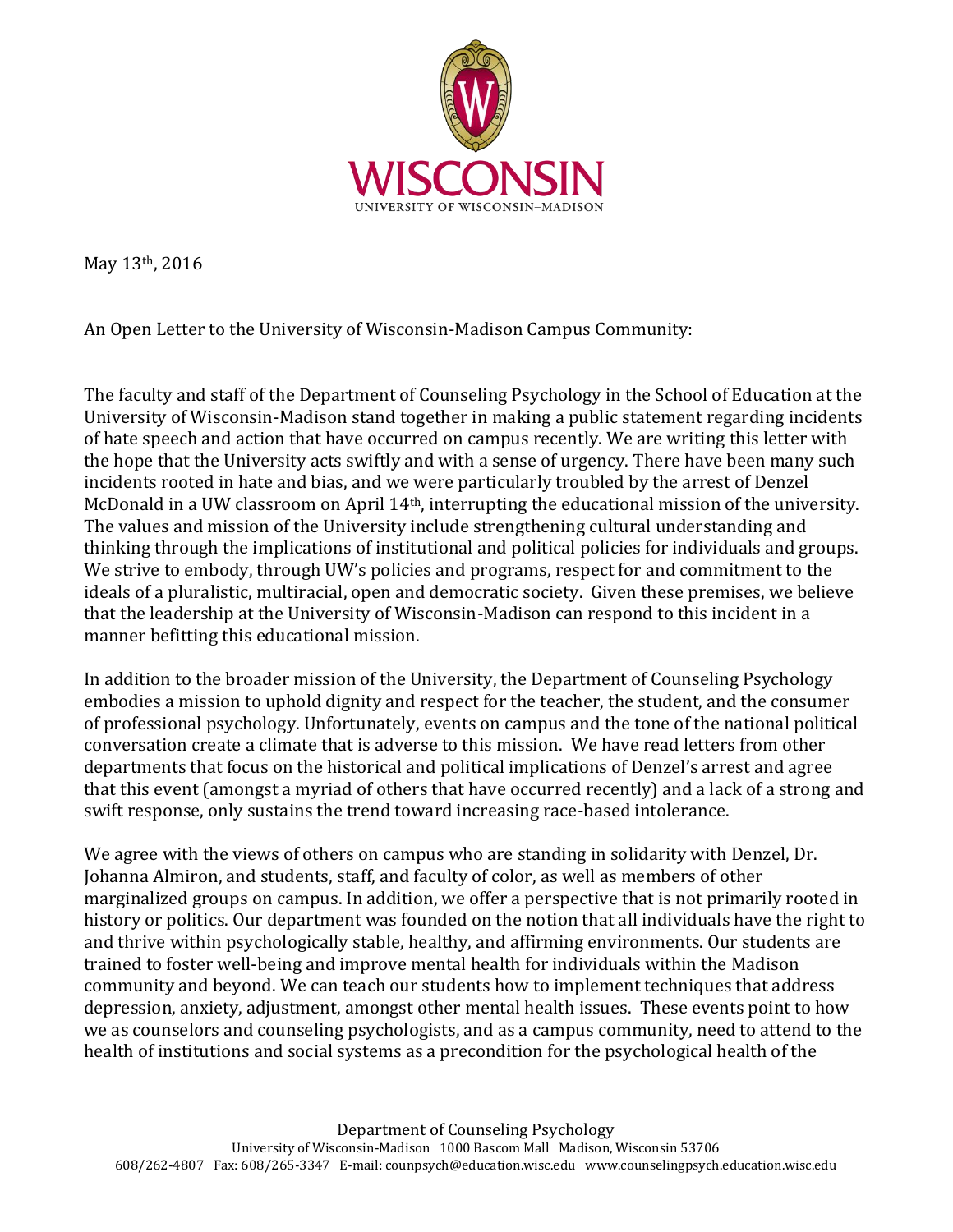individuals participating in those institutions and systems.

To our students, it is imperative for us to let you know that we will do everything in our power to support your learning and to create classroom spaces where we can try to deconstruct power and privilege as a means to dismantle institutional racism and bias. It has become clear to us that the hurt, pain, and trauma are not only impacting the clients you see—they are also deeply impacting the students of color, students from other marginalized groups, and their allies in our department and therefore our department as a whole. We will take the events on campus as a stimulus to ensure that we are providing as much support to you as possible, but also engaging in our mission of social justice and being activists on campus and within our communities.

To the university administration, we want to express our concern that the actions taken so far have not addressed the racist events occurring on campus. In previous letters that have been written to the university, it has been acknowledged that there has been a deep commitment by the university to improving the racial climate on campus—but that there has not been any amount of measurable or distinguishable improvement. We appreciate the Chancellor's Spring 2016 initiative to solicit proposals to address campus climate issues, and we recognize that our discipline and our faculty and students in particular have specific expertise that can address critical needs for improving campus climate at UW. Counseling psychology faculty have submitted or collaborated on the following proposals, submitted in response to the Chancellor's call:

- Community support for students most affected by recent events. In collaboration with other campus groups (including Counseling and Consultation Services), we aim to expand services offered through the Counseling Psychology Training Clinic (currently offered to First Wave participants) to support students and groups whose sense of belonging and well-being have been directly or indirectly affected by these events.
- Diversity training initiative. We support the Chancellor's Moving Wisconsin Forward initiative to provide mandatory diversity training for incoming students. MWF will be piloted this fall, and is ultimately expected to include 8,000 students per year, as well as faculty and staff. Our department is involved in the design and implementation of these trainings.
- House Fellows training. To build on the above initiative, we will collaborate with the Division of University Housing to offer training during Spring 2017 for future House Fellows related to awareness of climate issues, pedagogy of difficult dialogues, and cultural awareness and competence.
- Diversity Dialogues. We will continue to offer and expand the scope of Diversity Dialogues, which currently serve over 500 students per year. Our goal is to begin training undergraduate students, who can serve as co-facilitators with CP graduate students to expand participation, both as an adjunct learning option for existing 'e' classes and as a forum for bringing students into dialogue around perceptions of difference and otherness in other campus contexts.
- CP 225: Coming to Terms with Cultural Diversity: Invitation to Dialogue. Professors Gloria and Uttal piloted this class in Fall 2015 and offered it again in Spring 2016. CP 225